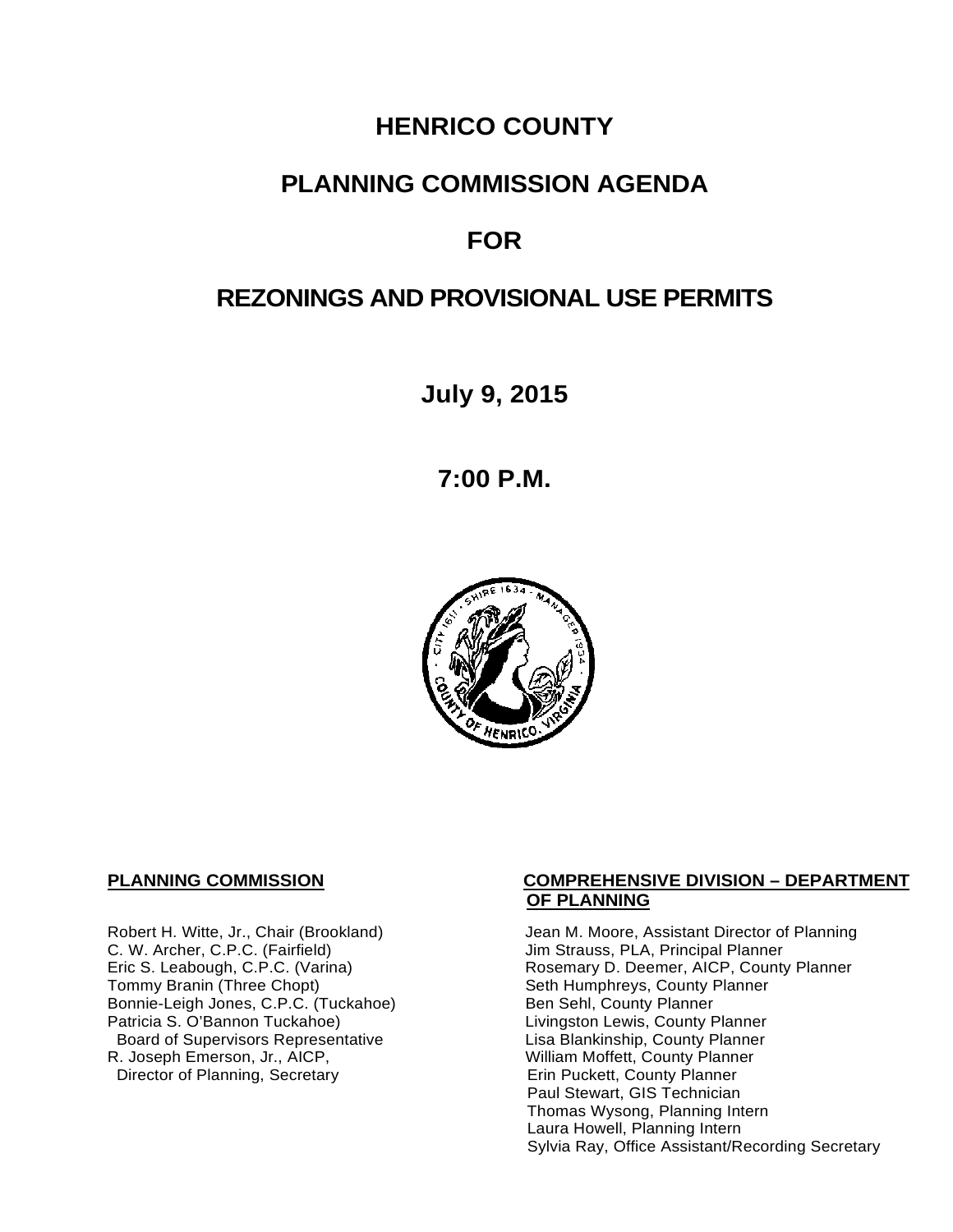### **PLANNING COMMISSION REZONING MEETING FINAL AGENDA JULY 9, 2015**

**BEGINNING AT 5:45 P.M.** 

**DINNER AND WORK SESSION:** County Manager's Conference Room to discuss:

**ORDINANCE** – To Amend and Reordain Section 24-3 Titled "Enumerated," Section 24-113 Titled "Composition," Section 24-114 Titled "Organization," Section 24-115 Titled "Procedure of board," Section 24-116 Titled "Powers," and Section 24-117 Titled "Procedure on applications and appeals," of the Code of the County of Henrico, All to Revise the Member Terms and Powers of the Board of Zoning Appeals

**BEGINNING AT 7:00 P.M.**

**WELCOME:**

**PLEDGE OF ALLEGIANCE:**

**RECOGNITION OF NEWS MEDIA:**

**CALL TO ORDER:**

**REQUESTS FOR WITHDRAWALS AND DEFERRALS: (0); (1)**

**REQUESTS FOR EXPEDITED ITEMS: (0)**

**CASES TO BE HEARD: (5)**

#### **THREE CHOPT:**

*Deferred from the May 14, 2015 Meeting*

**Bay Companies, Inc. for Eagle Construction of VA, LLC: Request to** rezone from A-1 Agricultural District and R-3 One Family Residence District to R-5AC General Residence District (Conditional) Parcels 743-755-9852 and 743-755-8828 containing 5.11 acres located on the east line of Crown Grant Road at its intersection with Cedar Hill Court. The applicant proposes 16 single family detached homes on zero lot lines. The R-5A District allows a maximum density of six (6) units per acre. The use will be controlled by zoning ordinance regulations and proffered conditions. The 2026 Comprehensive Plan recommends Suburban Residential 2, density should not exceed 3.4 units per acre. **Staff – Lisa Blankinship (Deferral Requested to the August 13, 2015 Meeting) Deferred to the August 13, 2015 Meeting**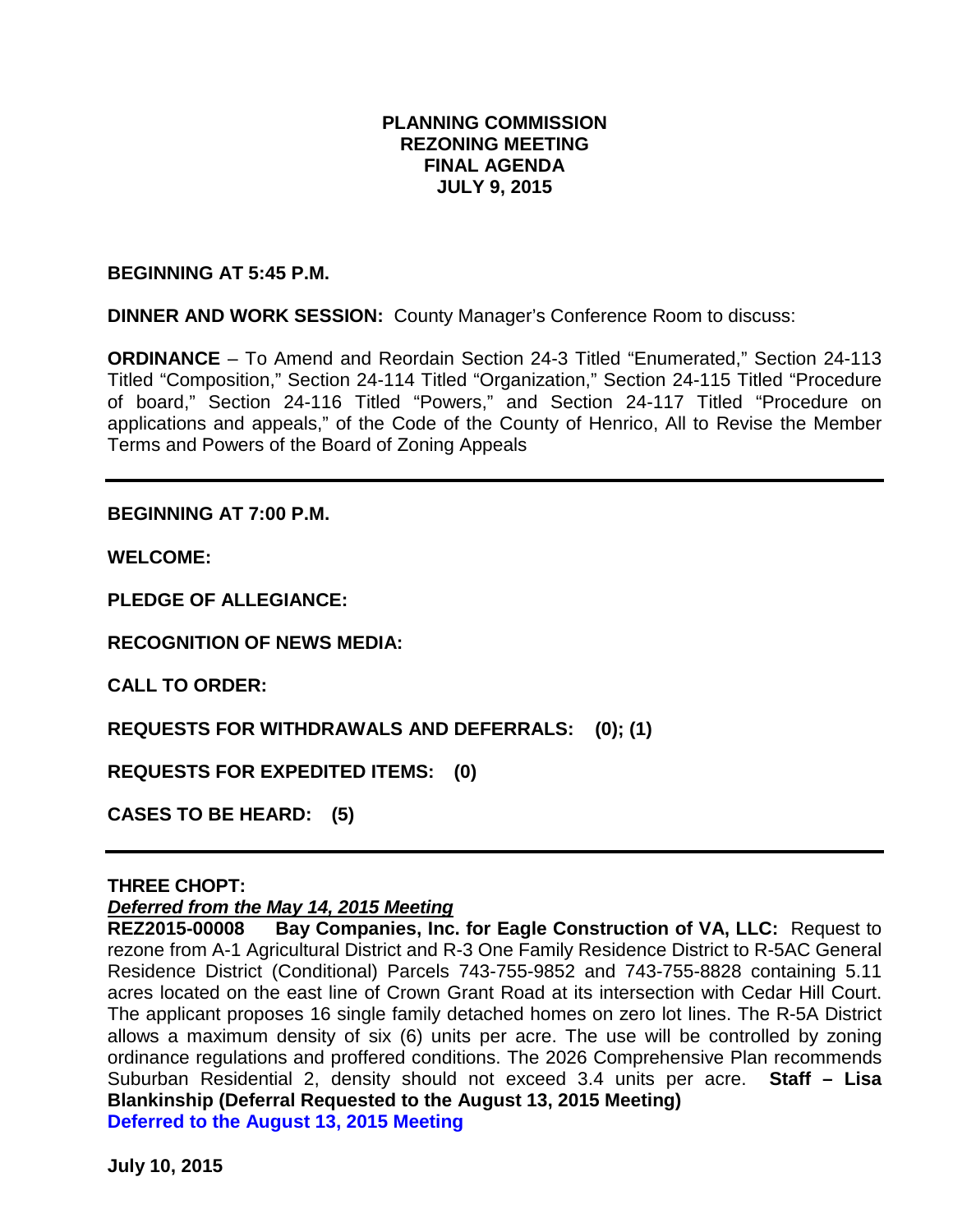**REZ2015-00017 Jeffrey P. Geiger for Graham Meadows, LLC:** Request to conditionally rezone from A-1 Agricultural District to O-2C Office District (Conditional) Parcels 732-763-5470 and 732-763-8362 containing 2.712 acres located on the south line of Graham Meadows Drive approximately 385' west of its intersection with N. Gayton Road. The applicant proposes a medical office building. The use will be controlled by zoning ordinance regulations and proffered conditions. The 2026 Comprehensive Plan recommends Government and Semi-Public. The site is located in the West Broad Street Overlay District. **Staff – Ben Sehl**

**Recommended for Approval**

#### **TUCKAHOE:**

None.

### **BROOKLAND:**

**REZ2015-00018 James W. Theobald for Gumenick Properties:** Request to amend proffered conditions accepted with Rezoning Case C-5C-07 on Parcels 771-740-9118, 772-740- 0431, -1137, -1743, -2229, -2836, -4023, 773-739-6286, -8155, 773-740-5043, -8899, -9498, 773-741-2637, -3132, -3726, -4222, -5414, -6011, -6808, -7505, -8102, 774-739-4371, -5043, - 5750, 774-740-0096, -0894, -1592, -2190, -2403, -2888, -3584, -4182, -4708 located on the east line of Libbie Avenue approximately 310 feet north of W. Broad Street (U.S. Route 250) to its intersection with N. Crestwood Avenue, then along the east line of Spencer Road to the south line of Bethlehem Road and the west line of Staples Mill Road (U.S. Route 33). The applicant proposes to amend proffers related to the pattern book, development standards, prohibited uses, and hours of operation among other items. The existing zoning is UMUC Urban Mixed-Use District (Conditional). The 2026 Comprehensive Plan recommends Urban Mixed-Use. A portion of the site along Libbie Avenue north of W. Broad Street (U.S. Route 250) and along Staples Mill Road (U.S. Route 33) is in the Enterprise Zone. **Staff – Livingston Lewis Recommended for Approval**

**PUP2015-00006 James W. Theobald for Gumenick Properties:** Request for a Provisional Use Permit under Sections 24-32.1(aa), 24-34(p), and 24-122.1 of Chapter 24 of the County Code to amend conditions of PUP2014-00014 for the mixed-use development on Parcels 771- 740-9118, 772-740-0431, -1137, -1743, -2229, -2836, -4023, 773-739-6286, -8155, 773-740- 5043, -8899, -9498, 773-741-2637, -3132, -3726, -4222, -5414, -6011, -6808, -7505, -8102, 774-739-4371, -5043, -5750, 774-740-0096, -0894, -1592, -2190, -2403, -2888, -3584, -4182, -4708 located on the east line of Libbie Avenue approximately 310 feet north of W. Broad Street (U.S. Route 250) to its intersection with N. Crestwood Avenue, then along the east line of Spencer Road to the south line of Bethlehem Road and the west line of Staples Mill Road (U.S. Route 33). The applicant proposes changes in development standards related to building height, floor area limitations, vendor areas, fire protection, and outdoor dining areas for the mixed-use development, among other items. The existing zoning is UMUC Urban Mixed Use District (Conditional). The 2026 Comprehensive Plan recommends Urban Mixed Use. A portion of the site along Libbie Avenue north of W. Broad Street (U.S. Route 250) and along Staples Mill Road (U.S. Route 33) is in the Enterprise Zone. **Staff – Livingston Lewis Recommended for Approval**